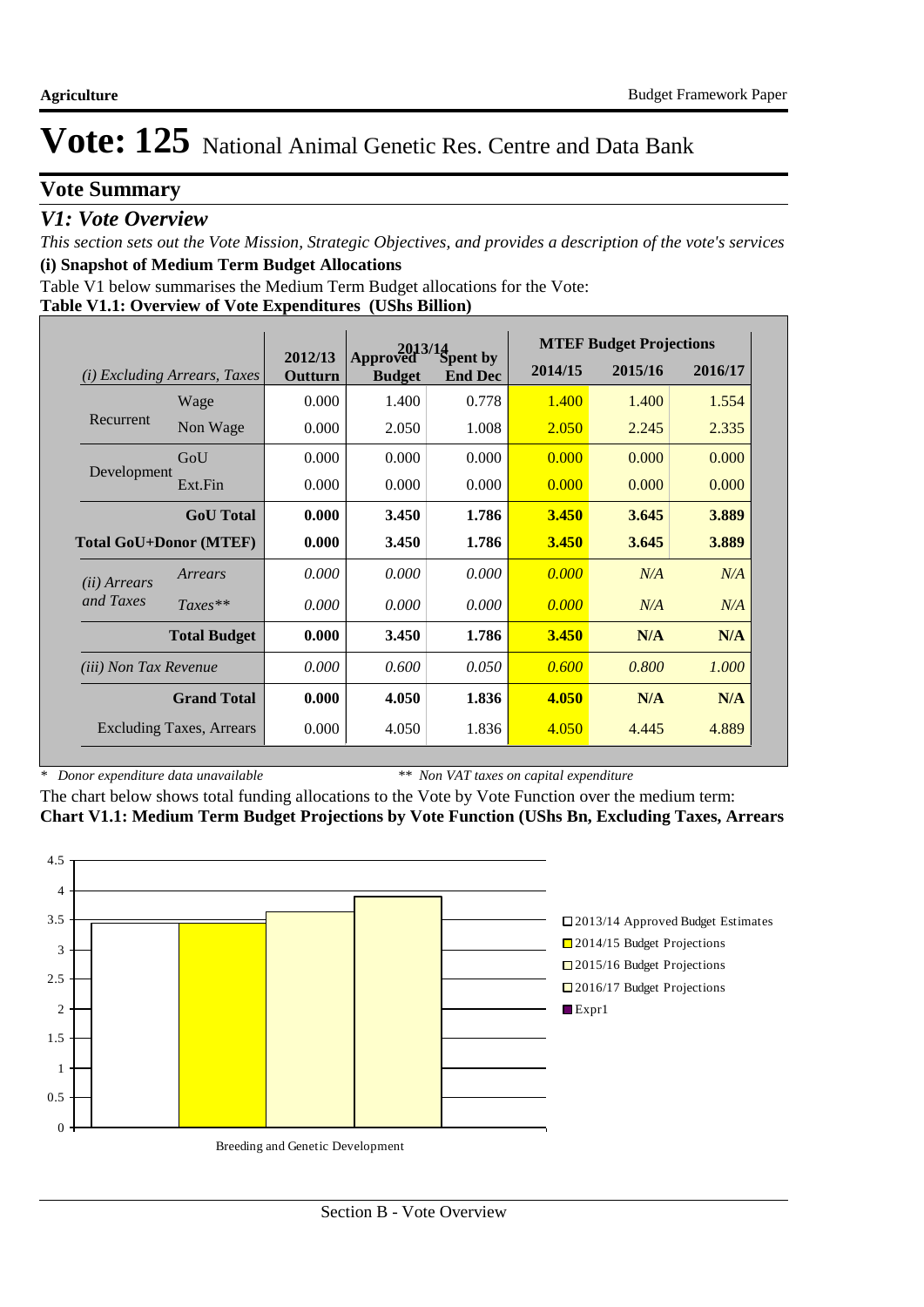## **Vote Summary**

## **(ii) Vote Mission Statement**

The Vote's Mission Statement is:

*To play a leading role in establishing a comprehensive and Sustainable National Animal Breeding Programme in Uganda.*

### **(iii) Vote Outputs which Contribute to Priority Sector Outcomes**

The table below sets out the vote functions and outputs delivered by the vote which the sector considers as contributing most to priority sector outcomes.

### **Table V1.2: Sector Outcomes, Vote Functions and Key Outputs**

## *V2: Past Vote Performance and Medium Term Plans*

*This section describes past and future vote performance, in terms of key vote outputs and plans to address sector policy implementation issues.* 

### **(i) Past and Future Planned Vote Outputs**

Performance highlightsof strategic key outputs for Vote 125 in FY 2012/2013 include; ASSISTED REPRODUCTIVE TECHNOLOGIES (ARTS) • Fifteen thousand five hundred twenty (15,520) Liters of liquid nitrogen produced • Twenty nine thousand thirty (29,030) doses of semen produced and distributed  $\cdot$ Three thousand ninety one (3,091) farmers trained in improved animal husbandry practices • Two thousand four hundred twenty four (2,424) students trained in modern animal husbandry practices POULTRY GENETICS DEVELOPMENT • Eighty four thousand five hundred (84,500) commercial Kuroiler DOCs imported • Fifty thousand (50,000) Kuroiler hatching eggs imported DAIRY AND BEEF • Seven thousand one hundred ninety eight (7,198) Dairy and beef calves born • Four thousand one hundred fifty two  $(4,152)$  cows synchronized and inseminated • One thousand two hundred thirty two (1,232) farmers profiled and sensitized in preparation for recruitment into the Open Nucleus Breeding Scheme (ONBS) • 2 Valley tanks desilted at Maruzi and Nshara ranches. • Two Breeders platforms/workshops held with Reline (Renaissance Livestock Farmers Network) to discuss National Breeding program. SMALL RUMINANTS AND NON-RUMINANTS • One thousand nineteen  $(1,019)$  goat kids born • Seventy (70) piglets born HEAD QUARTERS • 2(Two) Board meeting held • Ten (10) staff trained in short courses. PASTURE AND FEEDS • One thousand two (1,200) hundred bales of hay produced  $\cdot$ Five (5) tones of silage produced *2012/13 Performance Preliminary 2013/14 Performance*

Performance highlights for the NAGRC&DB till end of September are as below; 1). HEADQUARTERS-NAGRC&DB • 75% of the planned for activities/duties by staff were executed;

 $\cdot$ 40% of the missing key positions filled;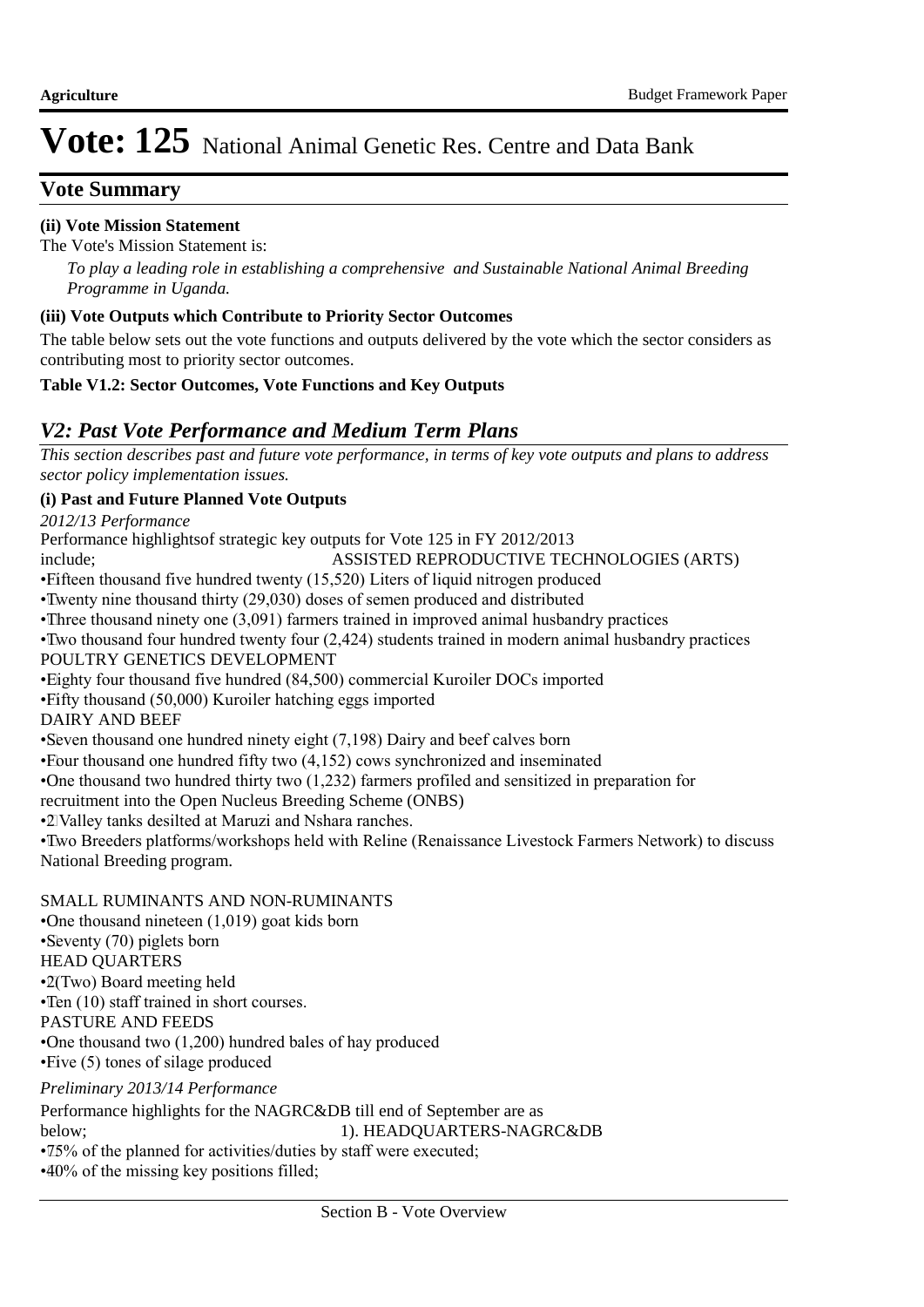## **Vote Summary**

•Improved staff welfare through:-

a. Acquiring a staff medical insurance scheme

b. Timely release and payment of staff salaries

• All staff responsible for successful execution/supporting of an efficient and effective accounting system trained in the principles of operationalizing the Integrated Financial Management System (IFMS);

• Internal Audits and Controls have been strengthened;

• One M.O.U was signed between NAGRC&DB and NAADS where quality genetic materials will be available and accessible to farmers;

2). DAIRY CATTLE

• One Breeders workshop supported. The Reline farmers organized it and NAGRC&DB were facilitators; • Fifty four (54) dairy cross bred calves born'

 $\cdot$ Twenty eight (28) pure bred dairy calves born;

3). BEEF CATTLE

• One hundred twenty nine (129) -Cross bred beef calves produced;

• One hundred fifty nine (15)9 steers produced;

• One hundred (100) indigenous calves born;

• One (1) Farmer for a on indigenous genetics attended;

4). POULTRY

• Twelve radio Talk shows were held by the ED and Nutritionist at CBS FM sensitizing farmers about best poultry and Livestock management practices and as a means of addressing poverty.

• A total of 37,568 day old Kuroiler chicks were hatched and distributed to commercial farmers and mother units in the different parts of the country.

• Two gender and community outreach education work -shops on the Kuroiler chicken were conducted in Luwero and Gulu Districts. Seven hundred participants attended (Youth, elderly and women).

5). SMALL RUMINANTS &NON RUMINANTS

• Fifty 50 crossbred castrates produced.

• Two hundred eighty eight (288) kids born

• Forty five (45) Camborough piglets born

• Two pig houses at Njeru and Livestock Experimental station (LES) undergoing repair.

6). PASTURE AND FEEDS

• Four (4) acres of soya bean planted at Njeru Stock Farm.

 $\cdot$  One hundred and fifteen (115) acres of maize planted at the different NAGRC&DB farms.

• One thousand one hundred twenty (1,120) Bales of hay produced at the different NAGRC&DB farms.

• Sixty (60) acres of grazing area renewed/restored through bush clearing and mechanized slashing.

• Twenty three (23) tons of silage produced at the different NAGRC&DB Farms.

 $\cdot$ Ten (10) tons of poultry feeds processed

8). NATIONAL ANIMAL DATA BANK

• One meeting held with the Commissioner with regards to the national animal identification system,

• Streamlined the recording systems at Nshara, Kasolwe , Lusenke and Bulago farms

• At Sanga, trained the records assistant on how to capture herd/flock dynamics, milk

•Took stock of all the animals at the farm and identified those without tags and tagged them

•200 ancestral records compiled

• Installed Inter-herd at Njeru stock farm, created a new user account for data entry

• Identified 10 farmers to be recruited into the ONBS for performance testing and progeny testing

• Milk yield data for LES, Njeru, and Rubona Compiled

• Distributed 1,136 recording card to; LES, Bull Stud, Bulago, Lusenke, Njeru, Kasolwe, Ruhengyere, Sanga, Nsaara, and AI technicians from western Uganda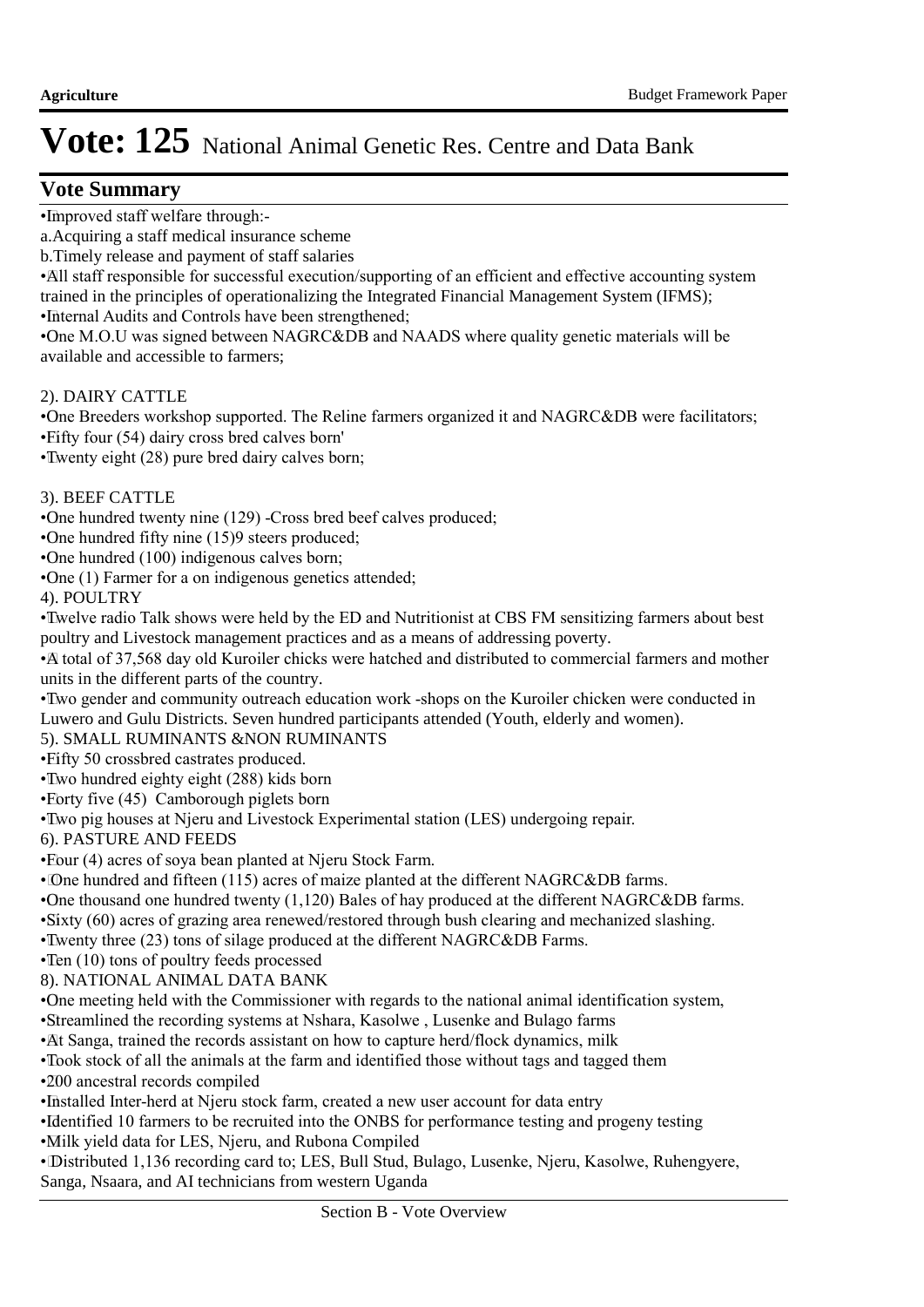## **Vote Summary**

• A semen inventory maintained and up graded

10). ASSISTED REPRODUCTIVE TECHNOLOGIES (ARTS)

• Twenty six (26) Artificial Insemination technicians trained

• Five thousand three hundred twenty two (5,322.6) liters of liquid of nitrogen produced, a Total of four thousand one hundred and two (4,102) liters sold.

• Nine hundred fifty (950) Doses of semen produced at the NAGRC&DB Bull stud

• Twenty four thousand (24,000) doses of imported semen procured.

### **Table V2.1: Past and 201/12 Key Vote Outputs\***

| <i>Vote, Vote Function</i><br>Key Output                    | <b>Approved Budget and</b><br><b>Planned outputs</b> | 2013/14<br><b>Spending and Outputs</b><br><b>Achieved by End Dec</b> | 2014/15<br><b>Proposed Budget and</b><br><b>Planned Outputs</b> |       |  |  |  |
|-------------------------------------------------------------|------------------------------------------------------|----------------------------------------------------------------------|-----------------------------------------------------------------|-------|--|--|--|
| Vote: 125 National Animal Genetic Res. Centre and Data Bank |                                                      |                                                                      |                                                                 |       |  |  |  |
| Vote Function: 0156 Breeding and Genetic Development        |                                                      |                                                                      |                                                                 |       |  |  |  |
| <b>Vote Function Cost</b>                                   | <b>UShs Bn:</b>                                      | $4.050$ UShs Bn:                                                     | 1.786 <mark>UShs Bn:</mark>                                     | 4.050 |  |  |  |
|                                                             |                                                      |                                                                      |                                                                 |       |  |  |  |
| <b>Cost of Vote Services:</b>                               | UShs $Bn$ :                                          | 4.050 <i>UShs Bn</i> :                                               | 1.786 UShs Bn:                                                  | 4.050 |  |  |  |

*\* Excluding Taxes and Arrears*

*2014/15 Planned Outputs*

1. One hundred fifty (150) Calves from pure dairy breeds (Friesian, Gurney, Jersey, Brown Swiss and Ayrshire);

2. One thousand three hundred (1,300) cross bred calves born from both Dairy and Beef cattle;

3. six hundred (600) calves from the elite local cattle herd shall be produced;

4.a minimum of 840,000 commercial Kuroiler chicks shall be produced;

5.cross bred goats will be 1,000;

6. piglets born shall be 200;

7. Fifty even thousand three hundred (57,300) doses of semen for mainly dairy breeds locally shall be produced.

8. four hundred twenty (420) tons of corn;

9. $s$ ix thousand (6,000) bales of hay produced and;

10. Three hundred (300) tons of quality animal feeds.

### **Table V2.2: Past and Medum Term Key Vote Output Indicators\***

|                                                             |                           | 2013/14          |                                     | <b>MTEF Projections</b> |         |         |  |  |
|-------------------------------------------------------------|---------------------------|------------------|-------------------------------------|-------------------------|---------|---------|--|--|
| Vote Function Key Output<br><b>Indicators and Costs:</b>    | 2012/13<br><b>Outturn</b> | Approved<br>Plan | <b>Outturn by</b><br><b>End Dec</b> | 2014/15                 | 2015/16 | 2016/17 |  |  |
| Vote: 125 National Animal Genetic Res. Centre and Data Bank |                           |                  |                                     |                         |         |         |  |  |
| Vote Function:0156 Breeding and Genetic Development         |                           |                  |                                     |                         |         |         |  |  |
| <i>Vote Function Cost (UShs bn)</i>                         | 0.000                     | 4.050            | 1.786                               | 4.050                   | 4.445   | 4.889   |  |  |
| <b>Cost of Vote Services (UShs Bn)</b>                      | 0.000                     | 4.050            | 1.786                               | 4.050                   | 4.445   | 4.889   |  |  |

#### *Medium Term Plans*

Over the next five years, with proper funding, personnel, and management, NAGRC&DB plans to achieve on the following medium term plans;

- 1. Continue developing the National Livestock Registry and National Databank,
- 2. Establish regional wise/NAGRC&DB center farms based national herd/milk/beef recording schemes,
- 3. Continue promoting and fostering Breeding Associations and Breed Societies,
- 4. Establish and maintain performance and progeny-testing schemes,
- 5. Provide specialized training in Assisted Reproductive Technologies (ARTs) to service providers,
- 6. Establish state of the art Gene-Depository and Evaluation Centre,
- 7. Establish new NAGRC&DB Satellite Centers for breeding extension,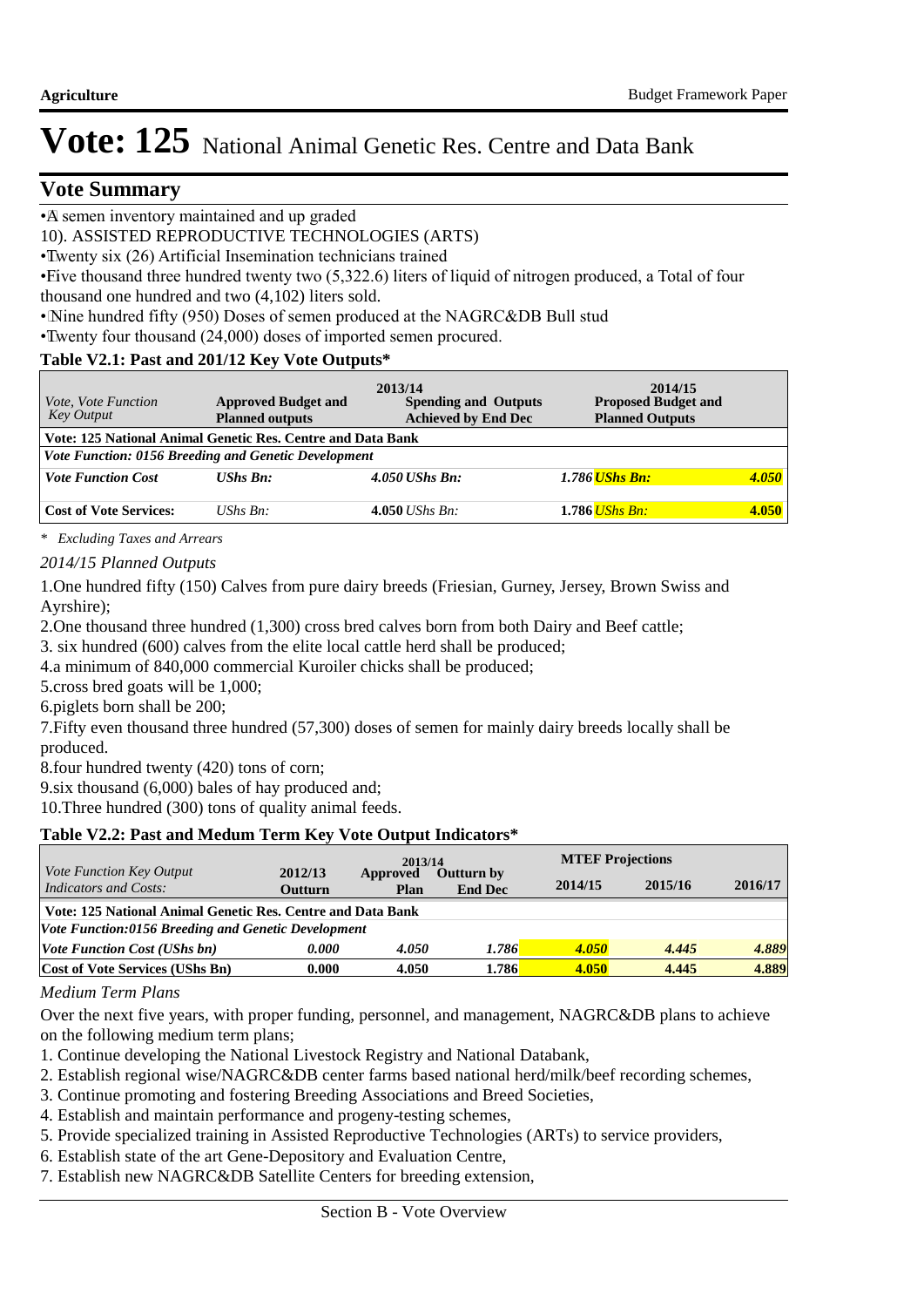## **Vote Summary**

- 8. Establish Fish breeding centers on all NAGRC&DB farms with water bodies,
- 9. Expand the National Gene Bank,
- 10. Conserve indigenous livestock genetic resources.
- 11. Secure land titles and property under NAGRC & DB,
- 12. Established livestock breeding programs,
- 13. rehabilitated farm structures & scheduled repair/maintenance of equipment,
- 14. Collaborative research in animal breeding and genetics

#### **(ii) Efficiency of Vote Budget Allocations**

The mandate of the National Animal Genetic Resources Center and Data Bank (NAGRC&DB) is to spear head livestock genetics improvement through establishing an efficient and effective sustainable national animal breeding program. The plan to improve efficiency and value for money over the medium term, is by; improving staff motivation for effective execution of their duties through ensuring improved welfare of the institution's staff, through the Accounting Officer and Human Resource Manager emphasize timely execution of planned activities, timely accountability for monies requested, ensuring that all the institution's procurements are handled as per the PPDA laws, timely reporting on executed activities. last but not least, the Accounting Officer to ensure that the Technical Manager Production, Technical Manager Breeding, Internal Auditor and vote controllers in their respective capacities carry out their monitoring, supervisory and coordinating responsibilities.

### **Table V2.3: Allocations to Key Sector and Service Delivery Outputs over the Medium Term**

The National Animal Genetic Resources center and Data Bank (NAGRC&DB) is mandated to establish a cost effective breeding services delivery system in Uganda that should lead to improved productivity and production of the farmers' animals. The institution works towards fulfilling delivery of this public good through implementing a holistic ARTs delivery model that involves procurement, production and distribution of liquid nitrogen, frozen semen and associated consumables (gloves, sheath, etc.). The institution is also responsible for training of the breeding technologies service providers.

The costing for the key service delivery outputs that include; liquid nitrogen, semen, hormones is based on the following assumptions;

a). Liquid nitrogen; due to the prevailing high cost of electricity and the evaporation nature of liquid nitrogen, it has been worked out through time that a liter of liquid nitrogen at a government subsidized price should cost UGX 6,000, whereas;

b) A straw of semen that is also dependent on the cost of maintaining the breeding bulls at the bull stud, the subsidized market price is UGX 4,000.

c). Hormones used in controlled breeding (synchronization) to rapidly multiply both dairy and beef genetics is dependent on the prevailing market prices. The fact that NAGRC&DB does not produce hormones, their supply is dependent on the imports from contracted international service providers. The price of one dose as sold to the farmers is UGX 50,000.

|  |  |  | Table V2.4: Key Unit Costs of Services Provided and Services Funded (Shs '000) |  |  |
|--|--|--|--------------------------------------------------------------------------------|--|--|
|  |  |  |                                                                                |  |  |

| <b>Unit Cost</b><br><b>Description</b>              | <b>Actual</b><br>2012/13 | <b>Planned</b><br>2013/14 | Actual<br>by Sept | <b>Proposed</b><br>2014/15 | <b>Costing Assumptions and Reasons for</b><br>any Changes and Variations from Plan                                                                                                                                                                                  |
|-----------------------------------------------------|--------------------------|---------------------------|-------------------|----------------------------|---------------------------------------------------------------------------------------------------------------------------------------------------------------------------------------------------------------------------------------------------------------------|
|                                                     |                          |                           |                   |                            |                                                                                                                                                                                                                                                                     |
| Vote Function:0156 Breeding and Genetic Development |                          |                           |                   |                            |                                                                                                                                                                                                                                                                     |
| <b>Hormones</b>                                     | 200,000                  | 200,000                   |                   | 205,000                    | 1. There is a lot of vigorous research<br>aimed at improving potence of animal<br>drugs and therefore influences prices of<br>the improved ones. 2. The procurement<br>processes, nature of the procurement and<br>the periods (bid validity periods) they<br>take. |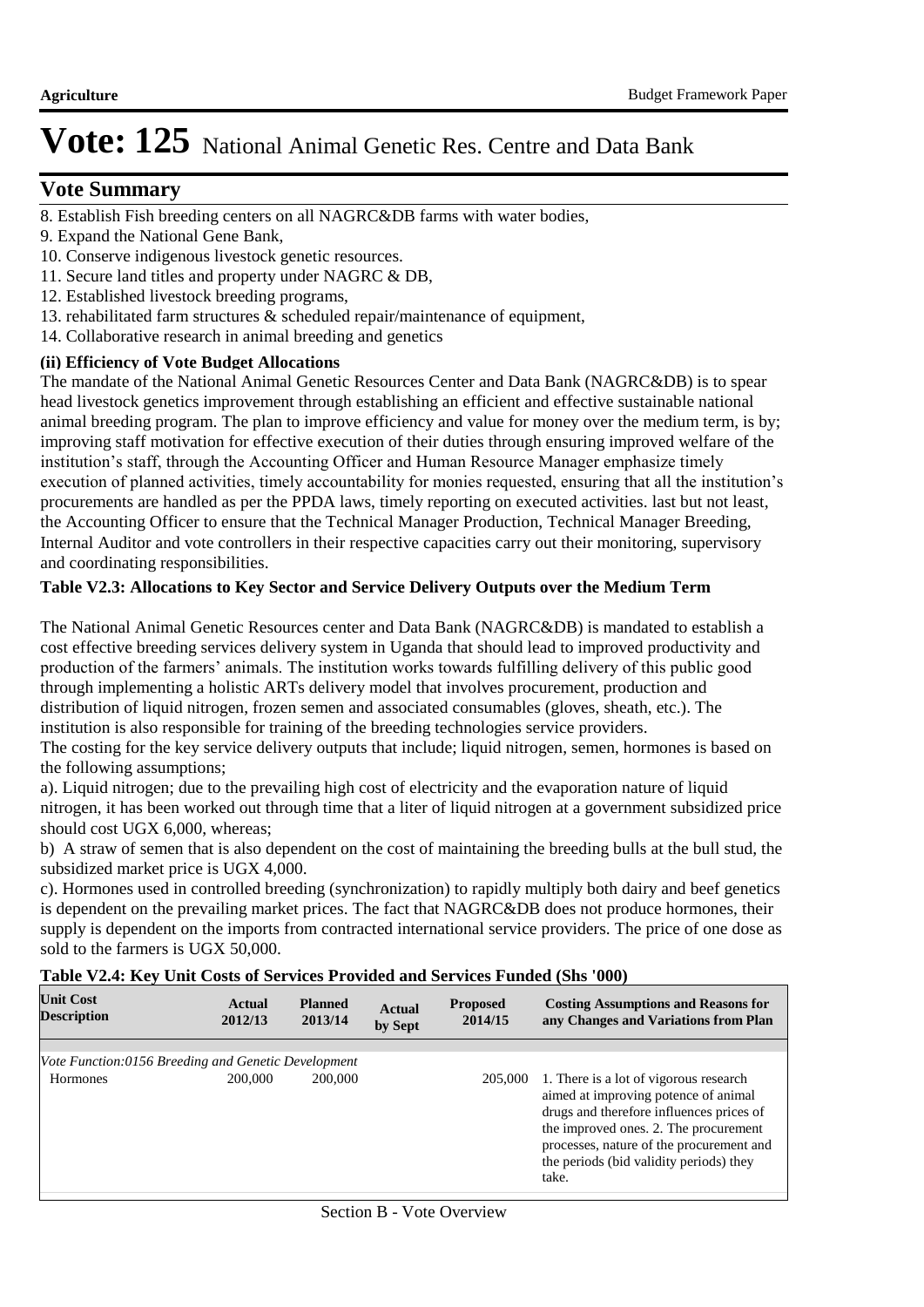### **Vote Summary**

| <b>Unit Cost</b><br><b>Description</b> | Actual<br>2012/13 | <b>Planned</b><br>2013/14 | Actual<br>by Sept | <b>Proposed</b><br>2014/15 | <b>Costing Assumptions and Reasons for</b><br>any Changes and Variations from Plan                                                                                                                                                                                  |
|----------------------------------------|-------------------|---------------------------|-------------------|----------------------------|---------------------------------------------------------------------------------------------------------------------------------------------------------------------------------------------------------------------------------------------------------------------|
|                                        |                   |                           |                   |                            |                                                                                                                                                                                                                                                                     |
| Acaricides                             | 89,888            | 90,000                    | 90,439            | 91.136                     | 1. There is a lot of vigorous research<br>aimed at improving potence of animal<br>drugs and therefore influences prices of<br>the improved ones. 2. The procurement<br>processes, nature of the procurement and<br>the periods (bid validity periods) they<br>take. |
| A drum of Mollases                     | 200,000           | 200,000                   |                   | 219,178                    | The procurement processes, nature of the<br>procurement and the time period (bid<br>validity periods) they take.                                                                                                                                                    |

#### **(iii) Vote Investment Plans**

All the capital purchases are long term investments to help in sustainable solving of the exisiting national service delivery and production challenges. This therefore justifies the high level of money invested/allocated to each one of them. On average all the capital investments are costing a billion shillings and above.

#### **Table V2.5: Allocations to Capital Investment over the Medium Term**

|                                           | $(i)$ Allocation (Shs Bn) |     |                                 | $(ii)$ % Vote Budget |           |  |                                         |  |
|-------------------------------------------|---------------------------|-----|---------------------------------|----------------------|-----------|--|-----------------------------------------|--|
| <b>Billion Uganda Shillings</b>           |                           |     | 2013/14 2014/15 2015/16 2016/17 |                      |           |  | 2013/14 2014/15 2015/16 2016/17         |  |
| Consumption Expendture (Outputs Provided) | 4.1                       | 4.0 | 4.4                             | 4.9                  |           |  | $100.0\%$ $100.0\%$ $100.0\%$ $100.0\%$ |  |
| <b>Grand Total</b>                        | 4.1                       | 4.0 | 4.4                             | 4.9                  | $100.0\%$ |  | $100.0\%$ 100.0% 100.0%                 |  |

The National Animal Genetic Resources Center and Data Bank (NAGRC&DB), investments during the FY 2014/2015 include; Rehabilitation of the hatchery unit at the Livestock Experimental station, procurement of three (3) tractors and related implements together with two (2) double cabin vehicles, installation of a new Liquid Nitrogen Plant at NAGRC&DB head office with production capacity of 80 liters per hour. This is the biggest in east Africa. Rehabilitation of The embryo transfer Laboratory at Livestock experimental station, fencing off land equivalent to 20 square miles at the different NAGRC&DB farms. Stocking the poultry breeding unit at LES with 5,000 Kuroiler parent stock birds. Maintaining over 8,000 dairy and beef animals at the different NAGRC&DB Farms, Installation of animal feeds amonofication center/s at Les. Establishing fodder banks and pasture fields at the different NAGRC&DB farms.

### **Table V2.6: Major Capital Investments**

#### **(iv) Vote Actions to improve Priority Sector Outomes**

The mandate of the National Animal Genetic Resources Center and Data Bank (NAGRC&DB) is to spear head livestock genetics improvement through establishing an efficient and effective sustainable national animal breeding program. The plan to improve efficiency and value for money over the medium term, is by; improving staff motivation for effective execution of their duties through ensuring improved welfare of the institution's staff, through the Accounting Officer and Human Resource Manager emphasize timely execution of planned activities, timely accountability for monies requested, ensuring that all the institution's procurements are handled as per the PPDA laws, timely reporting on executed activities. last but not least, the Accounting Officer to ensure that the Technical Manager Production, Technical Manager Breeding, Internal Auditor and vote controllers in their respective capacities carry out their monitoring, supervisory and coordinating responsibilities.

**Table V2.7: Priority Vote Actions to Improve Sector Performance** 

| 2013/14 Planned Actions: | 2013/14 Actions by Sept:                                          | 2014/15 Planned Actions: | <b>MT Strategy:</b> |
|--------------------------|-------------------------------------------------------------------|--------------------------|---------------------|
|                          | <b>Sector Outcome 1: Agricultural Production and Productivity</b> |                          |                     |
|                          |                                                                   |                          |                     |

Section B - Vote Overview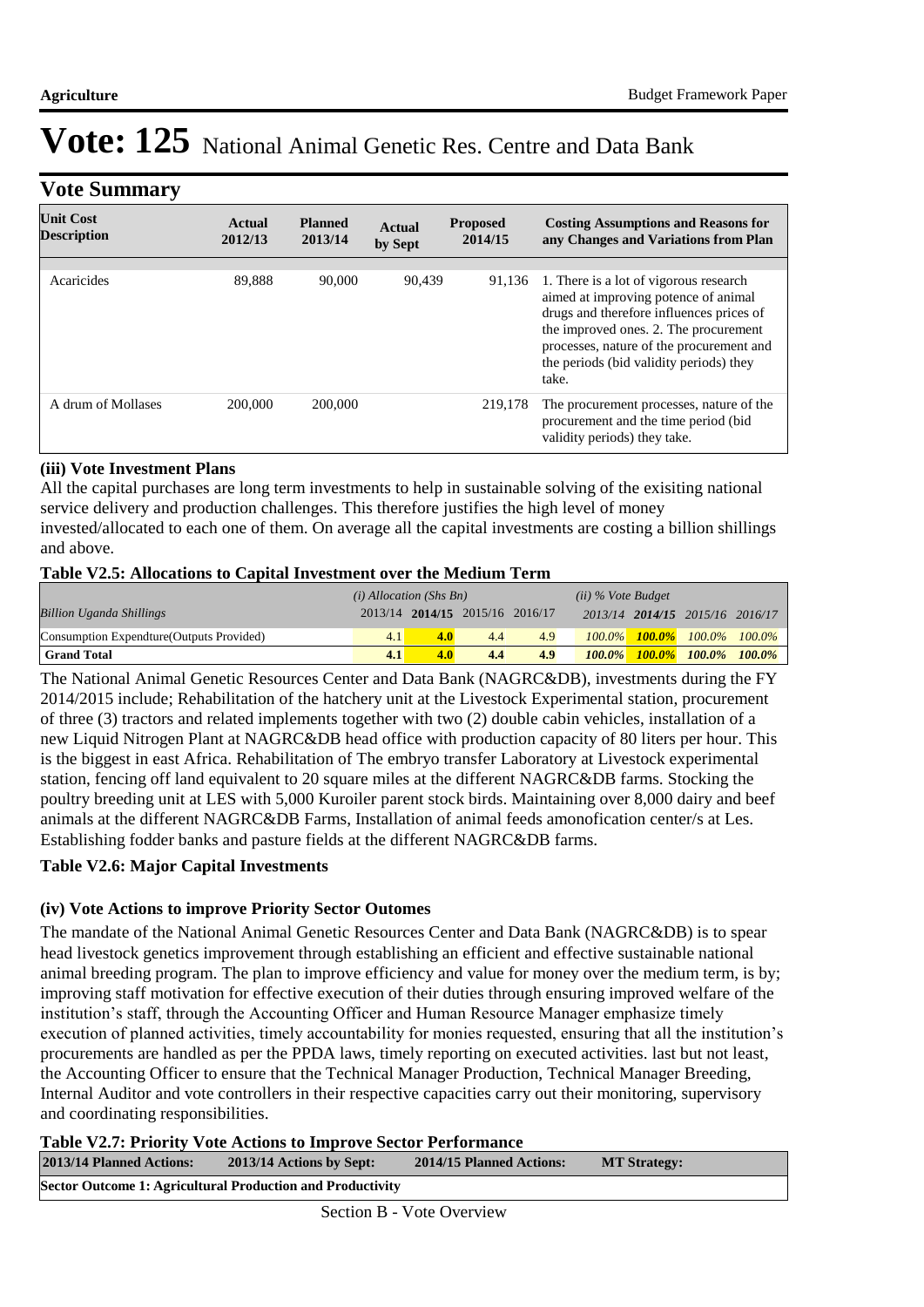| <b>Vote Summary</b>                                   |                                                      |                                                                                                                                                                                                                                                         |                                                                                                                                                                                                                         |
|-------------------------------------------------------|------------------------------------------------------|---------------------------------------------------------------------------------------------------------------------------------------------------------------------------------------------------------------------------------------------------------|-------------------------------------------------------------------------------------------------------------------------------------------------------------------------------------------------------------------------|
| 2013/14 Planned Actions:                              | 2013/14 Actions by Sept:                             | 2014/15 Planned Actions:                                                                                                                                                                                                                                | <b>MT Strategy:</b>                                                                                                                                                                                                     |
| Vote Function: 01 56 Breeding and Genetic Development |                                                      |                                                                                                                                                                                                                                                         |                                                                                                                                                                                                                         |
| VF Performance Issue:                                 | Animal feed resources development Land encroachment. |                                                                                                                                                                                                                                                         |                                                                                                                                                                                                                         |
|                                                       |                                                      | - To develop and submit an<br>additional budget that will<br>facilitate activities of<br>surveying all pieces of<br>government land and obtain<br>land titles for each one of<br>them.<br>- Request for more funding to<br>establish more fodder banks. | - Continue Negotiating with<br>encroachers in a bid to regain<br>the encroached areas.<br>- Continue opening up more<br>land for planting pasture<br>fields. Submit proposals for<br>restocking of government<br>farms. |
|                                                       |                                                      | Sector Outcome 3: Improvement in the enabling environment & Institutional strengthening                                                                                                                                                                 |                                                                                                                                                                                                                         |
| Vote Function: 01 56 Breeding and Genetic Development |                                                      |                                                                                                                                                                                                                                                         |                                                                                                                                                                                                                         |
| <b>VF Performance Issue:</b>                          | Inadquate funding in areas of wage and non wages.    |                                                                                                                                                                                                                                                         |                                                                                                                                                                                                                         |
|                                                       |                                                      | - Continue requesting/writing<br>to the Ministry of Public<br>Service to consider the<br>institution's request since full<br>allocation of the required wage<br>bill will enable NAGRC&DB<br>recruit and fill up all the<br>missing positions affecting | To effectively and efficiently<br>utilise the available technical<br>and support staff base to<br>ensure optimum vote<br>performance.                                                                                   |
|                                                       |                                                      | vote performance.                                                                                                                                                                                                                                       |                                                                                                                                                                                                                         |
| VF Performance Issue:                                 |                                                      | Infrastructure development (esterblishment and rehabilitation & restocking).                                                                                                                                                                            |                                                                                                                                                                                                                         |
|                                                       |                                                      | - Develop and submit to the<br><b>Ministry of Finance Planning</b><br>and Economic Development<br>(MOFPED) a request to                                                                                                                                 | The institution through the<br>estates department will<br>Continue maintaining existing<br>infrastructure.                                                                                                              |
|                                                       |                                                      | consider funding the<br>instititution's infrastructure;<br>including government farms,<br>restocking, procurement of<br>vehicles, farm machinery, etc.                                                                                                  |                                                                                                                                                                                                                         |

## *V3 Proposed Budget Allocations for 2014/15 and the Medium Term*

*This section sets out the proposed vote budget allocations for 2014/15 and the medium term, including major areas of expenditures and any notable changes in allocations.* 

## **Table V3.1: Past Outturns and Medium Term Projections by Vote Function\***

|                                                             |                           |                        | 2013/14                     |         | <b>MTEF Budget Projections</b> |         |  |
|-------------------------------------------------------------|---------------------------|------------------------|-----------------------------|---------|--------------------------------|---------|--|
|                                                             | 2012/13<br><b>Outturn</b> | Appr.<br><b>Budget</b> | Spent by<br><b>End Sept</b> | 2014/15 | 2015/16                        | 2016/17 |  |
| Vote: 125 National Animal Genetic Res. Centre and Data Bank |                           |                        |                             |         |                                |         |  |
| 0156 Breeding and Genetic Development                       | 0.000                     | 4.050                  | 0.784                       | 4.050   | 4.445                          | 4.889   |  |
| <b>Total for Vote:</b>                                      | 0.000                     | 4.050                  | 0.784                       | 4.050   | 4.445                          | 4.889   |  |

## **(i) The Total Budget over the Medium Term**

NAGRC&DB Programs proposed budget allocations for 2014/2015 and medium term areas follows; program 1(headquarters) – UGX 600,000,000; Program 2 (Dairy genetics) – UGX 650,000,000; Program 3 (Beef genetics) – UGX 650,000,000; Program 4 (Poultry) – UGX 200,000,000; Program 5 (Fish genetics) UGX 200,000,000; Program 6 (Pasture and Feeds) – UGX 400,000,000; Program 7 (National Data Bank)- UGX 100,000,000, Program 9 (Small Ruminants and Non Ruminants) – UGX 200,000,000; Program 10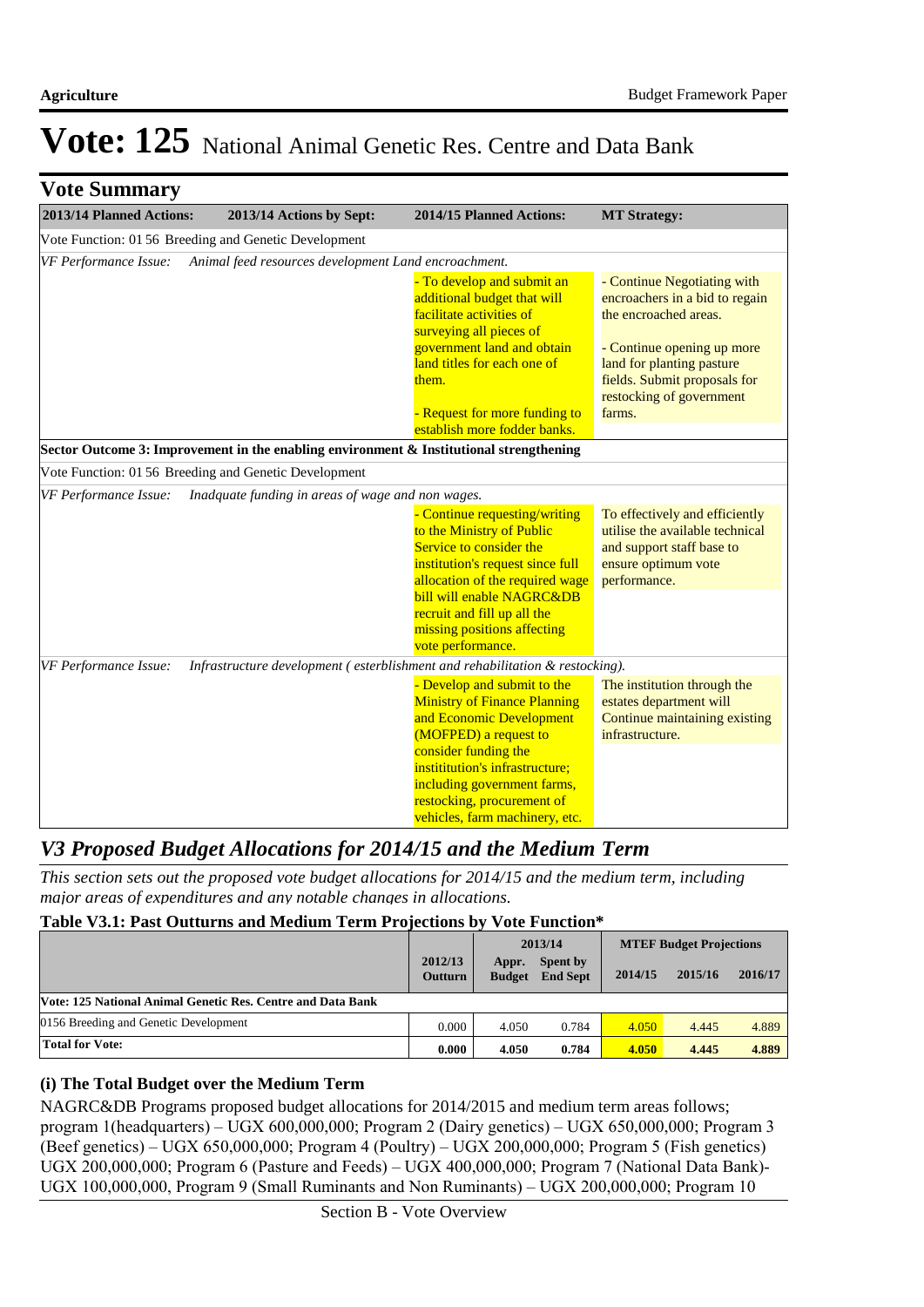## **Vote Summary**

(Assisted Reproductive Technologies) - UGX 600,000,000.

### **(ii) The major expenditure allocations in the Vote for 2014/15**

The NAGRC&DB mandate is to spearhead establishment and operationalization of a sustainable animal breeding program in the country. Therefore, the highest allocations were prioritized on activities that impact directly on performance of the institution's mandate. Such activities include; livestock breeding, conservation, multiplication and their supporting activities.

In regard to the 2013/2014 funding allocation to NAGRC&DB; contract staff salaries were allocated UGX 1,400,000,000. The highest allocation under the non-wage allocations were on; Medical and Agricultural supplies, this took the greatest allocation of UGX 752,540,000, followed by allowances that was allocated UGX 284,495,000. maintenance others was allocated UGX 284,125,000, fuel, lubricants and oil was allocated UGX 168,800,000, NSSF Contribution by NAGRC&DB (10% of the wage bill) UGX 130,180,000, Maintenance of vehicles UGX 65,000,000, electricity UGX 60,000,000, staff training UGX 59,499,000, travel inland UGX 41,228,000, Information and communication technology 29,412,000/=, telecommunication 29,995,000/=,travel abroad 25,500,000/=,printing, stationery, photocopy & binding 24,600,000/=,workshops and seminars 24,527,000/=,water 18,000,000/= and welfare with UGX 17,200,000.

### **(iii) The major planned changes in resource allocations within the Vote for 2014/15**

In order For the National Animal Genetic Resources Center and Data Bank (NAGRC&DB) to perform optimally and contribute significantly to the successful performance of the Agricultural sector in FY 2014/2015, its prudent that the underfunded and yet key areas contributing to the institution's performance be addressed and funding increased. Among the most important areas where resource allocation changes shall occur include;

1). Maintenance of valley tanks, these valley dams are the major sources of water to the farms and ranches, Lack of adequate amounts of water would lead to death of animals. This challenge needs to be addressed immediately.

2) Maintenance of the farms infrastructure. There is a big challenge of the need to rehabilitate the infrastructure of government farms/ ranches under NAGRC&DB. The existing infrastructure is more than thirty (30) years old and therefore requires extra funding to improve on them.This infrastructure includes: fences, farm roads, fire breaks, residential farm managers and workers houses, water and watering facilities and animal dips. There is also need to establish woodlots on all NAGRC&DB farms.

3) Restocking of the NAGRC&DB farms and ranches. His Excellence the President of Uganda gave a directive in 2011 to restock Aswa ranch with 5000 animals (UGX 25,000,000,000) and Rubona Stock farm which were affected by war. The proposals were submitted by NAGRC&DB to relevant authorities; currently we are still waiting for the positive response.

NB. The supplementary of UGX 2,000,000,000 in F/Y 2013/2014. NAGRC&DB, has requested the above mentioned supplementary for mainly the purpose of rehabilitation and restocking of Aswa and Ruhengyere ranches with 1,000 breeding animals. The purpose of this intervention is aimed at contributing to the Governments drive to avail quality dairy producing animals to resource poor farmers especially in areas where cattle kept or where farmers lost animals due to the different times the country went through. Once the above mentioned supplementary is granted, NAGRC&DB would like to request that this funding is maintained in the coming financial years. This request is to make sure that the programme once embarked on is sustained as the animals procured would require this funding for proper management (including production and multiplication), in order to avail quality stock to the targeted farmers in the country.

4) Land encroachment, since most of the land is not fenced; the institution is encountering encroachment and the related implications.

5) Transport. Currently NAGRC&DB is facing a big challenge of transport since all its vehicles are beyond five years and are over 250, 0000 KM. Ministry of Works and Transport requires boarding off these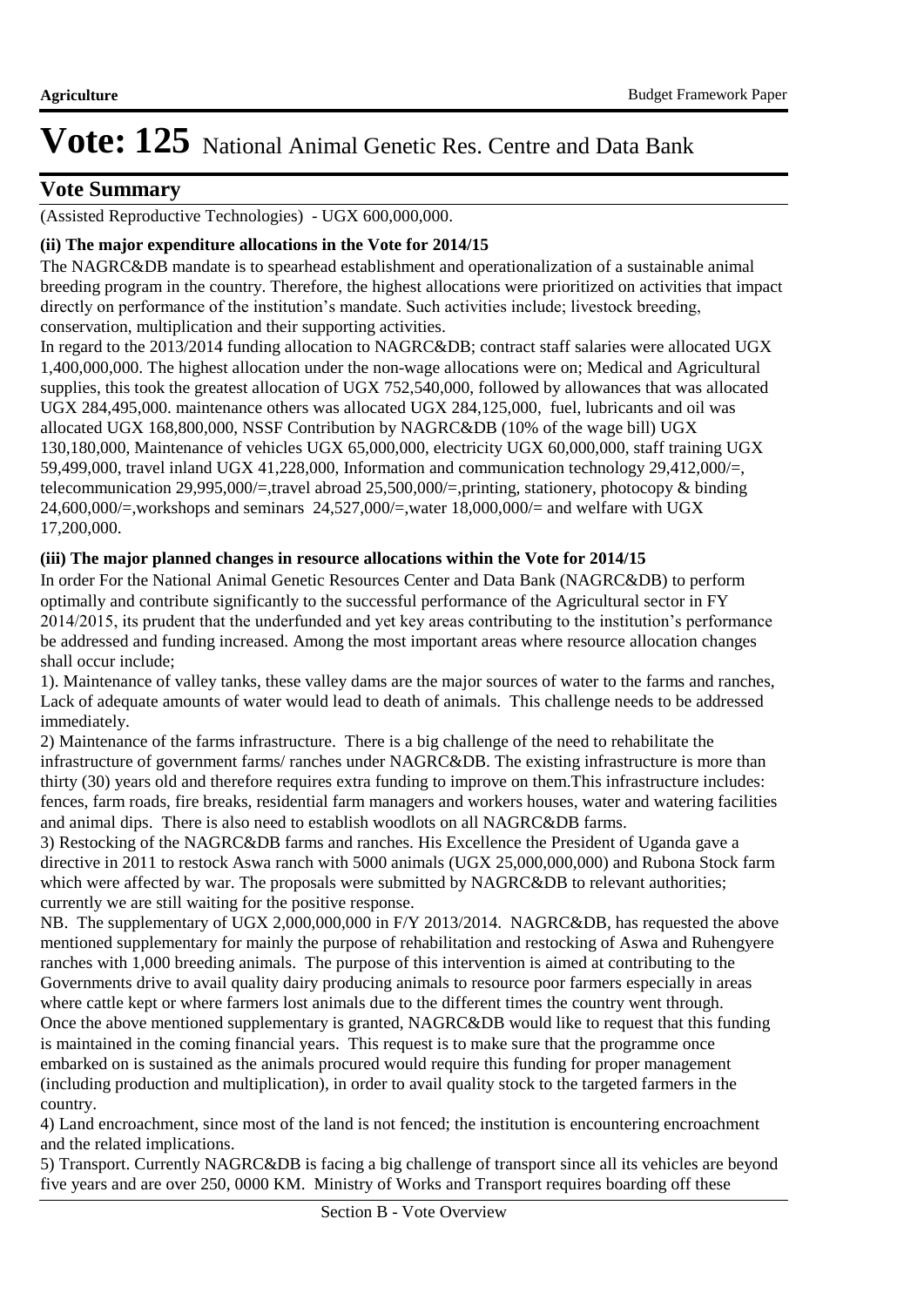## **Vote Summary**

vehicles. The institution has a very limited budget with no capital development budget and routine monitoring and evaluation (M&E) of farms which are so distant from head office.

6) Fully operationalize the institution organo structure which was approved in 2005 and recommended its funding by Ministry of Finance. Since that time the structure has never been fully funded to recruit and retain the required human resource despite a UGX 1,000,000,000 increase on NAGRC&DB wage bill this left a shortfall of UGX 479,848,000. Lack of adequately funding scientists has led to the organization losing two (2) senior staff with PhD in the last four years. These staff had been previously trained under the organization.

7) Frequent breakdown of the Liquid Nitrogen Plant due to the lack adequate funds for repairs and maintenance has put some breeding activities at a standstill in some districts and a reduction in others. This is because, liquid Nitrogen plays a pivotal role in preservation of semen, and in turn this has led to a decline in numbers of Artificial Inseminations (AI) carried out.

8) Mechanization. There are inadequate tractors and associated implements for the organization yet NAGRC&DB has the biggest ranches in Uganda. This equipment is needed to establish and maintain the pasture grounds. Due to this inadequacy, the institution is facing a challenge of farms/ ranches being encroached on by bush and its associated effect.

9) Kuroiler Chicken. There is a high demand for Kuroiler chicken in Uganda, despite the efforts to expand and increase production capacity of Kuroiler up to 1,000,000 Chicks. There is need to expand the hatching facilities at NAGRC&DB and to build and facilitate 13 mother Units all over the country to increase on the supply of the day-old chicks. There is also a need for selection of 4,000 indigenous chickens of different characteristics from different regions of the country to develop a Ugandan Kuroiler like breed through selection and improvement.

| <b>Changes in Budget Allocations and Outputs from 2013/14 Planned Levels:</b><br>2014/15                                                                                                                                                                                                                                                                   |                                                                                                                                                                                                                                                                               | 2015/16                                                                                                                                                                                                                                                                                                       | 2016/17 | <b>Justification for proposed Changes in</b><br><b>Expenditure and Outputs</b>                                                                                                                                                                                                                                                                                                                                                                                                                                                                                                                                                                                                                                                                                                                                                                                                                |
|------------------------------------------------------------------------------------------------------------------------------------------------------------------------------------------------------------------------------------------------------------------------------------------------------------------------------------------------------------|-------------------------------------------------------------------------------------------------------------------------------------------------------------------------------------------------------------------------------------------------------------------------------|---------------------------------------------------------------------------------------------------------------------------------------------------------------------------------------------------------------------------------------------------------------------------------------------------------------|---------|-----------------------------------------------------------------------------------------------------------------------------------------------------------------------------------------------------------------------------------------------------------------------------------------------------------------------------------------------------------------------------------------------------------------------------------------------------------------------------------------------------------------------------------------------------------------------------------------------------------------------------------------------------------------------------------------------------------------------------------------------------------------------------------------------------------------------------------------------------------------------------------------------|
| Vote Function:0109 Breeding and Genetic Development                                                                                                                                                                                                                                                                                                        |                                                                                                                                                                                                                                                                               |                                                                                                                                                                                                                                                                                                               |         |                                                                                                                                                                                                                                                                                                                                                                                                                                                                                                                                                                                                                                                                                                                                                                                                                                                                                               |
| Output:                                                                                                                                                                                                                                                                                                                                                    | 0156 09 Multiplication of pure Diary breeds & appropriate crosses                                                                                                                                                                                                             |                                                                                                                                                                                                                                                                                                               |         |                                                                                                                                                                                                                                                                                                                                                                                                                                                                                                                                                                                                                                                                                                                                                                                                                                                                                               |
| <b>UShs Bn:</b><br><b>Performance of</b><br><b>NAGRC&amp;DB</b> has for over<br>ten years been affected by<br>inadequate funding of its<br>mandated activites. With the mandated activites. With the<br>increased funding, there is<br>no doubt the performance<br>(quantity and quality) of its<br>services is expected to have<br>a 15% annual increase. | $-0.310$ UShs Bn:<br>Performance of<br>NAGRC&DB has for over<br>ten years been affected by<br>inadequate funding of its<br>increased funding, there is<br>no doubt the performance<br>(quantity and quality) of its<br>services is expected to have<br>a 15% annual increase. | $-0.200$ UShs Bn:<br>Performance of<br>NAGRC&DB has for over<br>ten years been affected by<br>inadequate funding of its<br>mandated activites. With the<br>increased funding, there is<br>no doubt the performance<br>(quantity and quality) of its<br>services is expected to have<br>a 15% annual increase. |         | -0.200 The National Animal Genetic Resources<br>Centre and Data Bank's vision statement<br>is to: - Optimize livestock production<br>and productivity through animal<br>breeding to improve food security and<br>eradicate poverty in Uganda. The<br>NAGRC&DB programs' activities are<br>compliant with government of Uganda<br>NDP and DSIP. Among the many<br>mandated and funded Outputs of the<br>institution include; increased farmers<br>access to quality and quantity Livestock<br>genetics, increased farmers access to<br>affordable and quality livestock breeding<br>services, etc. With increased funding<br>allocation to support execution of the<br>mandated activities, performance on the<br>institution's outputs will increase and<br>therefore contribute significantly to<br>addressing of key sector performance<br>issues and prosperity of the Ugandan<br>farmers. |
| Output:                                                                                                                                                                                                                                                                                                                                                    | 0156 21 Breeding & multiplication of meat goats                                                                                                                                                                                                                               |                                                                                                                                                                                                                                                                                                               |         |                                                                                                                                                                                                                                                                                                                                                                                                                                                                                                                                                                                                                                                                                                                                                                                                                                                                                               |
| <b>UShs Bn:</b>                                                                                                                                                                                                                                                                                                                                            | $-0.068$ UShs Bn:                                                                                                                                                                                                                                                             | $-0.070$ UShs Bn:                                                                                                                                                                                                                                                                                             | 0.030   |                                                                                                                                                                                                                                                                                                                                                                                                                                                                                                                                                                                                                                                                                                                                                                                                                                                                                               |
| Output:                                                                                                                                                                                                                                                                                                                                                    | 0156 27 Evaluation and multiplication of improved pasture and fodder germ-plasm                                                                                                                                                                                               |                                                                                                                                                                                                                                                                                                               |         |                                                                                                                                                                                                                                                                                                                                                                                                                                                                                                                                                                                                                                                                                                                                                                                                                                                                                               |

#### **Table V3.2: Key Changes in Vote Resource Allocation**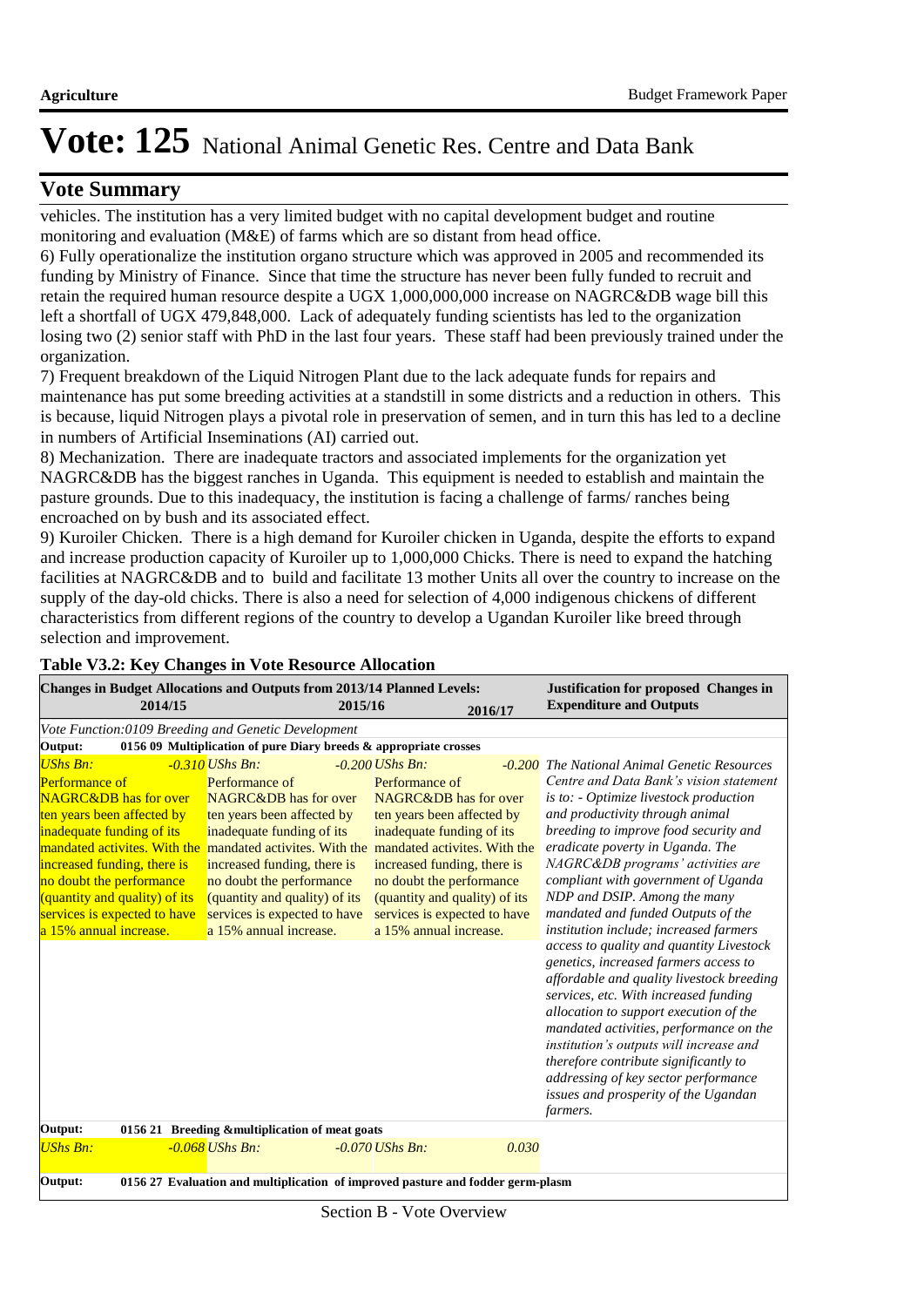| <b>Vote Summary</b>                                                                                                           |         |                   |                  |         |                                |  |  |  |
|-------------------------------------------------------------------------------------------------------------------------------|---------|-------------------|------------------|---------|--------------------------------|--|--|--|
| <b>Changes in Budget Allocations and Outputs from 2013/14 Planned Levels:</b><br><b>Justification for proposed Changes in</b> |         |                   |                  |         |                                |  |  |  |
|                                                                                                                               | 2014/15 |                   | 2015/16          | 2016/17 | <b>Expenditure and Outputs</b> |  |  |  |
| <b>UShs Bn:</b>                                                                                                               |         | $-0.219$ UShs Bn: | $0.073$ UShs Bn: | 0.073   |                                |  |  |  |

## *V4: Vote Challenges for 2014/15 and the Medium Term*

*This section sets out the major challenges the vote faces in 2014/15 and the medium term which the vote has been unable to address in its spending plans.*

The vote is faces following challenges of:

1) High level of siltation of the valley tanks, Due to high levels of siltation, animals get stack and die as they can't be rescued and it is dangerous to human life. These silted valley dams are the major sources of water to the farms and ranches, Lack of adequate amounts of water would lead to death of animals. This challenge needs to be addressed immediately. NAGRC&DB has a very limited budget and desilting can take a quarter of NAGRC&DB's annual budget (i.e. evaluation has been done by MAAIF engineers and desilting of the dams requires about UGX 1,000,000,000).

2) Rehabilitation of the farms. There is a big challenge of the need to rehabilitate the infrastructure of government farms/ ranches under NAGRC&DB. The existing infrastructure is more than thirty (30) years old and therefore requires extra funding to improve on them to the tune of UGX 15,000,000,000. This infrastructure includes: fences, farm roads, fire breaks, residential farm managers and workers houses, water and watering facilities and animal dips. There is also need to establish woodlots on all NAGRC&DB farms. 3) Restocking of the NAGRC&DB farms and ranches. His Excellence the President of Uganda gave a directive in 2011 to restock Aswa ranch with 5000 animals (UGX 25,000,000,000) and Rubona Stock farm which were affected by war. The proposals were submitted by NAGRC&DB to relevant authorities; currently we are still waiting for the positive response.

NB. The supplementary of UGX 2,000,000,000 in F/Y 2013/2014. NAGRC&DB, has requested the above mentioned supplementary for mainly the purpose of rehabilitation and restocking of Aswa and Ruhengyere ranches with 1,000 breeding animals. The purpose of this intervention is aimed at contributing to the Governments drive to avail quality dairy producing animals to resource poor farmers especially in areas where cattle kept or where farmers lost animals due to the different times the country went through. Once the above mentioned supplementary is granted, NAGRC&DB would like to request that this funding is maintained in the coming financial years. This request is to make sure that the programme once embarked on is sustained as the animals procured would require this funding for proper management (including production and multiplication), in order to avail quality stock to the targeted farmers in the country.

4) Land encroachment, since most of the land is not fenced; the institution is encountering encroachment and the related implications.

5) Transport. Currently NAGRC&DB is facing a big challenge of transport since all its vehicles are beyond five years and are over 250, 0000 KM. Ministry of Works and Transport requires boarding off these vehicles. The institution has a very limited budget with no capital development budget and routine monitoring and evaluation (ME) of farms which are so distant from head office. ME needs to be undertaken regularly and consistently through the year. Funds required (UGX 800,000,000).

6) Fully operationalize the institution organo structure which was approved in 2005 and recommended its funding by Ministry of Finance. Since that time the structure has never been fully funded to recruit and retain the required human resource despite a UGX 1,000,000,000 increase on NAGRC&DB wage bill this left a shortfall of UGX 479,848,000. Lack of adequately funding scientists has led to the organization losing two (2) senior staff with PhD in the last four years. These staff had been previously trained under the organization.

7) Frequent breakdown of the Liquid Nitrogen Plant due to the lack adequate funds for repairs and maintenance, has put some breeding activities at a standstill in some districts and a reduction in others.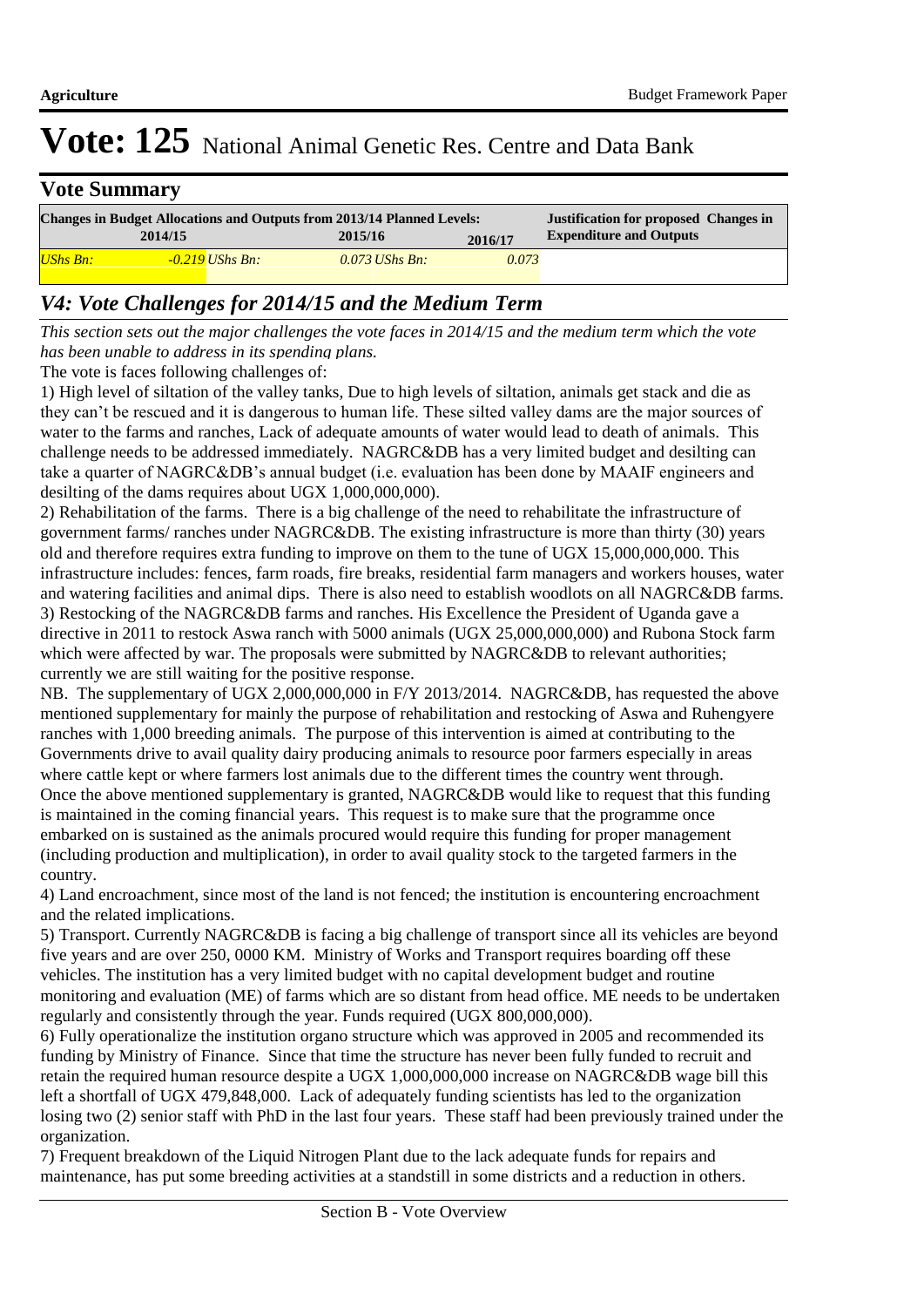### **Vote Summary**

This is because, liquid Nitrogen plays a pivotal role in preservation of semen, and in turn this has led to a decline in numbers of Artificial Inseminations (AI) carried out. The amount of funds required for a regular servicing contract is about UGX 250,000,000.

8) Mechanization. There are inadequate tractors and associated implements for the organization yet NAGRC&DB has the biggest ranches in Uganda. This equipment is needed to establish and maintain the pasture grounds. Due to this inadequacy, the institution is facing a challenge of farms/ ranches being encroached on by bush and its associated effect. Funds required (UGX 650,000,000).

9) Kuroiler Chicken. There is a high demand for Kuroiler chicken in Uganda, despite the efforts to expand and increase production capacity of Kuroiler up to 1,000,000 Chicks. There is need to expand the hatching facilities at NAGRC&DB and to build and facilitate 13 mother Units all over the country to increase on the supply of the day-old chicks. There is also a need for selection of 4,000 indigenous chickens of different characteristics from different regions of the country to develop a Ugandan Kuroiler like breed through selection and improvement. Funds required (UGX 2,000,000,000).

#### **Table V4.1: Additional Output Funding Requests**

| <b>Additional Requirements for Funding and</b><br><b>Outputs in 2014/15:</b>                                                                                                                                                                                                                                                                                                                                                                                                                                                                                                                                                          | <b>Justification of Requirement for</b><br><b>Additional Outputs and Funding</b>                                                                                                                                                                                                                                                                                                                                                                                                                                                                                                                                                                                                                                                                                                                                                                                                                                                                                                                                                                                                                                                                                                                                                                                                                                                                                                                                                                                                                                                                                                                      |
|---------------------------------------------------------------------------------------------------------------------------------------------------------------------------------------------------------------------------------------------------------------------------------------------------------------------------------------------------------------------------------------------------------------------------------------------------------------------------------------------------------------------------------------------------------------------------------------------------------------------------------------|-------------------------------------------------------------------------------------------------------------------------------------------------------------------------------------------------------------------------------------------------------------------------------------------------------------------------------------------------------------------------------------------------------------------------------------------------------------------------------------------------------------------------------------------------------------------------------------------------------------------------------------------------------------------------------------------------------------------------------------------------------------------------------------------------------------------------------------------------------------------------------------------------------------------------------------------------------------------------------------------------------------------------------------------------------------------------------------------------------------------------------------------------------------------------------------------------------------------------------------------------------------------------------------------------------------------------------------------------------------------------------------------------------------------------------------------------------------------------------------------------------------------------------------------------------------------------------------------------------|
| Vote Function:0101 Breeding and Genetic Development                                                                                                                                                                                                                                                                                                                                                                                                                                                                                                                                                                                   |                                                                                                                                                                                                                                                                                                                                                                                                                                                                                                                                                                                                                                                                                                                                                                                                                                                                                                                                                                                                                                                                                                                                                                                                                                                                                                                                                                                                                                                                                                                                                                                                       |
| Output:<br>0156 01 Human Resource management &development.                                                                                                                                                                                                                                                                                                                                                                                                                                                                                                                                                                            |                                                                                                                                                                                                                                                                                                                                                                                                                                                                                                                                                                                                                                                                                                                                                                                                                                                                                                                                                                                                                                                                                                                                                                                                                                                                                                                                                                                                                                                                                                                                                                                                       |
| <b>UShs Bn:</b><br>23.789<br>- Although salaries of the instituion's staff were increased by<br>about 40% through the 2013/14 wage funding, salaries of<br>staff still need to be matched with those of the approved<br>organostructure to enable optimal staff perfomance and also<br>minimize on staff turn over rate.<br>- Additional wage funding would also enable recruitment and<br>filling of vacant key positions affecting performance. An<br>annual increase in funding of staff salaries to a tune of at<br>least 25% should be considered to enable gradual increase in<br>staff salaries and recruitment of more staff. | For the last ten $(10)$ years NAGRC&DB staff has been getting<br>inadequate salaries which has for long demotivated staff leading<br>to under performance and at times loss of quality staff as they seek<br>for better paying jobs. Increasing staff wage to a satisfactory level<br>is a very important motivating tool that would impact<br>tremendously on their performance (performance to improve at<br>least 75%) and performance of the sector.                                                                                                                                                                                                                                                                                                                                                                                                                                                                                                                                                                                                                                                                                                                                                                                                                                                                                                                                                                                                                                                                                                                                              |
| Output:<br>0156 09 Multiplication of pure Diary breeds & appropriate crosses                                                                                                                                                                                                                                                                                                                                                                                                                                                                                                                                                          |                                                                                                                                                                                                                                                                                                                                                                                                                                                                                                                                                                                                                                                                                                                                                                                                                                                                                                                                                                                                                                                                                                                                                                                                                                                                                                                                                                                                                                                                                                                                                                                                       |
| <b>UShs Bn:</b><br>2.000<br>- Increased production of quality and affordable female dairy<br>crossbred calves, 1,000 calves to be produced.<br>- Increased production of affordable female pure bred calves,<br>500 calves to be produced.                                                                                                                                                                                                                                                                                                                                                                                            | $NAGRC\&DB$ is operating five (5) dairy farms where each farm is<br>mandated to successfully implement a particular breeding<br>program that must contribute to availability of enough quality and<br>affordable dairy genetics to the farming communities in the<br>respective regions where they are situated (At least one dairy<br>heifer d to each family in the region). Optimal Performance of<br>these dairy farms is still affected by majorly: - lack of Water<br>points, silting of valley tanks and dams, poor condition of farm<br>buildings, roads, fences. Lack of land titles/encroachment on some<br>of the farms, lack or inadequate farm machinery, poor pasture<br>fields, etc.<br>For optimal breeding, production, reproduction and<br>multiplication of livestock genetics in the required quantities and<br>quality for the farmers in Uganda, there is need for additional<br>funding to facilitate; restocking of each farm with two hundred<br>(200) pedigree heifers, purchase of five (5) new motor vehicles, all<br>the existing vehicles are above 250,000 Kilometers and are above<br>five years old so the law requires boarding them off yet the<br>institution requires vehicles to facilitate timely execution and<br>monitoring of various activities on these dairy farms. Purchase of<br>three $(3)$ Tractors with implements, there is a need to provide each<br>farm with a tractor and associated implements which will<br>facilitate production of animal feeds, maintenance of paddocks<br>and pasture grounds on farms in order to produce optimally and |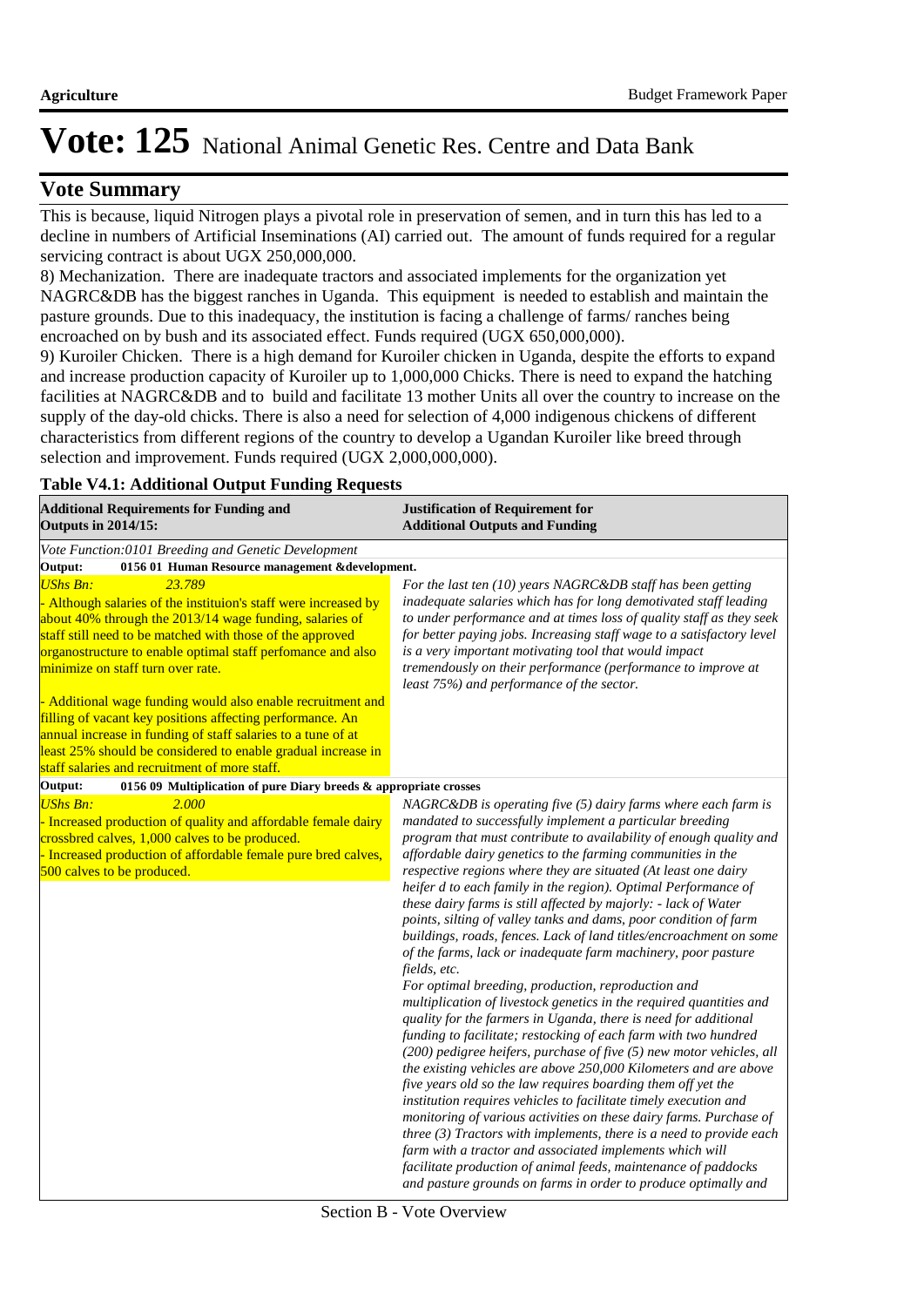# **Vote Summary**

| <b>Additional Requirements for Funding and</b><br><b>Outputs in 2014/15:</b>                                                                                                                                                                                                                                                                                                                                                                                                | <b>Justification of Requirement for</b><br><b>Additional Outputs and Funding</b>                                                                                                                                                                                                                                                                                                                                                                                                                                                                                                                                                                                                                                                                                                                                                                                                                                                                                                                                   |  |  |  |
|-----------------------------------------------------------------------------------------------------------------------------------------------------------------------------------------------------------------------------------------------------------------------------------------------------------------------------------------------------------------------------------------------------------------------------------------------------------------------------|--------------------------------------------------------------------------------------------------------------------------------------------------------------------------------------------------------------------------------------------------------------------------------------------------------------------------------------------------------------------------------------------------------------------------------------------------------------------------------------------------------------------------------------------------------------------------------------------------------------------------------------------------------------------------------------------------------------------------------------------------------------------------------------------------------------------------------------------------------------------------------------------------------------------------------------------------------------------------------------------------------------------|--|--|--|
|                                                                                                                                                                                                                                                                                                                                                                                                                                                                             | contribute to sector performance.                                                                                                                                                                                                                                                                                                                                                                                                                                                                                                                                                                                                                                                                                                                                                                                                                                                                                                                                                                                  |  |  |  |
| Multiplication of pure beef breeds & appropriate crosses<br>Output:<br>0156 14                                                                                                                                                                                                                                                                                                                                                                                              |                                                                                                                                                                                                                                                                                                                                                                                                                                                                                                                                                                                                                                                                                                                                                                                                                                                                                                                                                                                                                    |  |  |  |
| <b>UShs Bn:</b><br>1.000<br>- Increased production of quality and affordable female beef<br>crossbred calves, 1,500 calves to be produced.<br>- Increased production of affordable beef pure bred calves,<br>500 calves to be produced.                                                                                                                                                                                                                                     | $NAGRC\&DB$ is operating five (5) beef ranches where each of the<br>ranches is mandated to successfully implement a particular<br>breeding program (for both pure and crossbred genetics) that<br>must contribute to availability of enough quality and affordable<br>beef genetics to the farming communities in the respective regions<br>where they are situated. Optimal Performance of these ranches is<br>still affected by majorly: - lack of Water points, silting of valley<br>tanks and dams, poor condition of farm buildings, roads, fences.<br>Lack of land titles/encroachment on some of the farms, lack or                                                                                                                                                                                                                                                                                                                                                                                         |  |  |  |
|                                                                                                                                                                                                                                                                                                                                                                                                                                                                             | inadequate farm machinery, poor pasture fields, etc.<br>For optimal breeding, production, reproduction and<br>multiplication of livestock genetics in the required quantities and<br>quality for the farmers in Uganda, there is need for additional<br>funding to facilitate; restocking of the ranches with at least five<br>hundred (500) female heifers, purchase five (5) new motor<br>vehicles, all the existing vehicles are above 250,000 Kilometers<br>and are above five years old so the law requires boarding them off<br>yet the institution requires vehicles to facilitate timely execution<br>and monitoring of various activities on these ranches. Purchase of<br>five (5) Tractors with implements, there is a need to provide each<br>ranch with a tractor and associated implements which will<br>facilitate production of animal feeds, maintenance of paddocks<br>and pasture grounds on the ranches in order to produce optimally<br>and contribute to sector performance and development. |  |  |  |
| Output:<br>0156 27 Evaluation and multiplication of improved pasture and fodder germ-plasm                                                                                                                                                                                                                                                                                                                                                                                  |                                                                                                                                                                                                                                                                                                                                                                                                                                                                                                                                                                                                                                                                                                                                                                                                                                                                                                                                                                                                                    |  |  |  |
| <b>UShs Bn:</b><br>0.800<br>- Establishment of fifty (50) commercial fodder banks (5 on<br>each farm/ranch) for pastures and legumes production and<br>multiplication on all NAGRC&DB farms.<br>Establishment of perimeter walls around each of the fodder<br>banks.<br>Establishment of a nutritional laboratory.<br>- With additional funding, the annual industrial quality and<br>quantity production of animal feeds under NAGRC&DB is<br>expected to increase by 20%. | For the institution to optimally breed, produce and multiply<br>improved livestock genetics for availing to the farmers in Uganda<br>and for the small holder farmers to benefit from their dairy<br>enterprises, the cost of producing these genetics must be under<br>control. In livestock production, feeding takes 60% of the total<br>production costs, it's prudent that NAGRC&DB's efforts for<br>commercial production of feeds is financially supported the fact<br>that NAGRC's the only government institution with vast land (300<br>square miles), 50% of which is still underutilized. This land can be<br>put to its best use if it's used to establish fodder multiplication<br>fields for obtaining raw materials to be used in affordable, quality<br>and quantity production of processed feeds for sell to farmers and<br>for feeding the institution's herds.                                                                                                                                |  |  |  |
| Output:<br>0156 34 Production and sale of founder brood stock of fisheries resources.                                                                                                                                                                                                                                                                                                                                                                                       |                                                                                                                                                                                                                                                                                                                                                                                                                                                                                                                                                                                                                                                                                                                                                                                                                                                                                                                                                                                                                    |  |  |  |
| <b>UShs Bn:</b><br>0.500<br>Increased production of quality and affordable fish<br>fingerings, 100 tons per year.                                                                                                                                                                                                                                                                                                                                                           | - One of the National Animal Genetic Resources Center and Data<br>Bank (NAGRC&DB) mandate is to breed and produce<br>economically viable fish genetics for commercial fish farmers in<br>Uganda. Despite there being water bodies on the different<br>NAGRC&DB farms and ranches, the institution till today has not<br>engaged in any activity of fish breeding. This is all attributed to<br>lack of funds to develop the necessary infrastructure.                                                                                                                                                                                                                                                                                                                                                                                                                                                                                                                                                              |  |  |  |
|                                                                                                                                                                                                                                                                                                                                                                                                                                                                             | - For optimal fish fingerings breeding and production that would<br>contribute to development of the fish subsector therefore, there is<br>need to allocate funds to the NAGRC&DB fish genetics<br>development department. Funding will facilitate; Establishment of<br>ten (10) breeding ponds, recruitment of fish geneticists, install the<br>required equipment and also purchase specialized vehicles.                                                                                                                                                                                                                                                                                                                                                                                                                                                                                                                                                                                                        |  |  |  |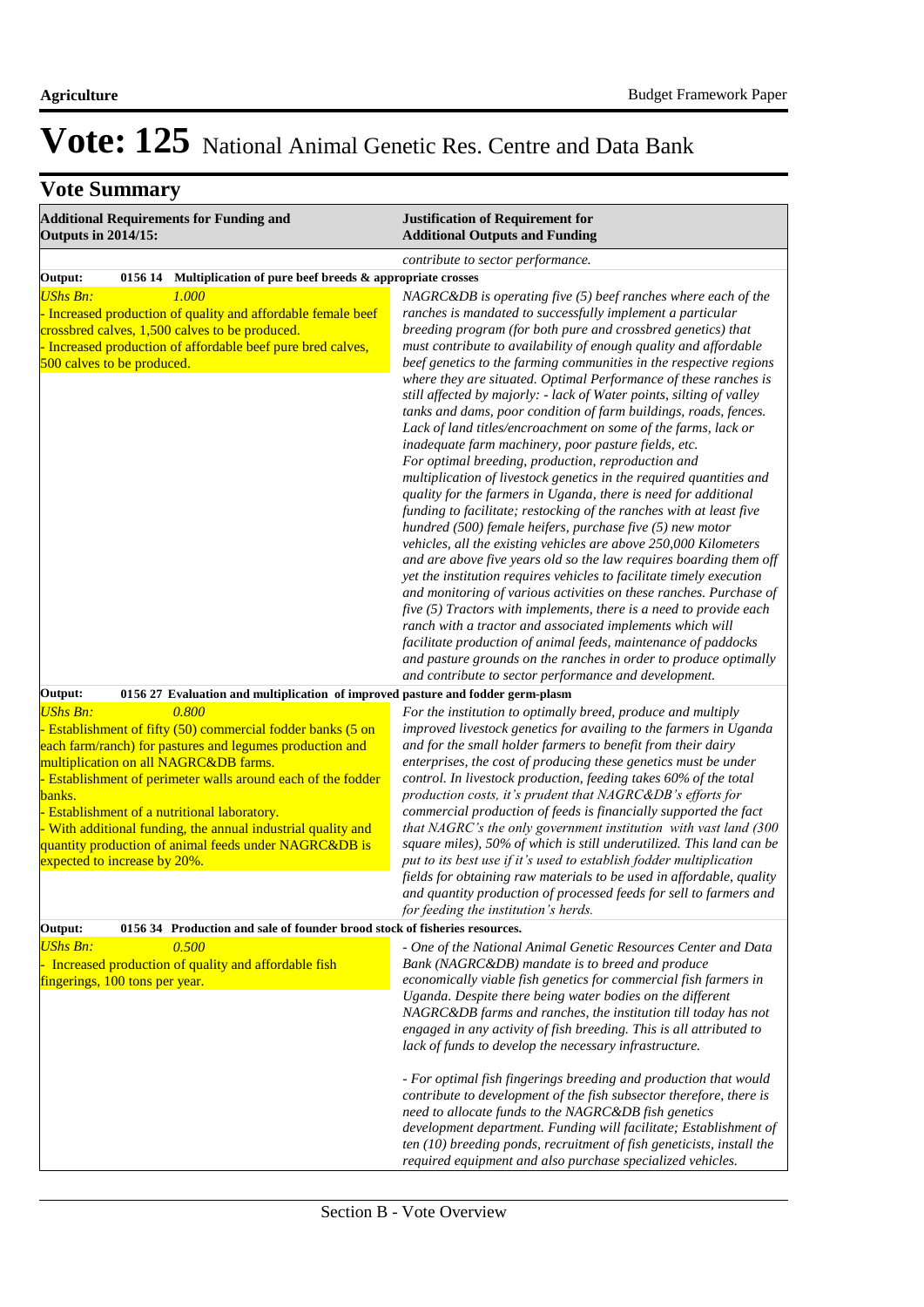## **Vote Summary**

*This section discusses how the vote's plans will address and respond to the cross-cutting policy, issues of gender and equity; HIV/AIDS; and the Environment, and other budgetary issues such as Arrears and NTR..* 

#### **(i) Cross-cutting Policy Issues**

*(i) Gender and Equity*

No outputs, activities, and budget allocations have been planned for to address gender and equity issues in financial year 2013/2014

### *(ii) HIV/AIDS*

No outputs, activities, and budget allocations have been planned for to address HIV/AIDS responsibilities in financial year 2013/2014.

#### *(iii) Environment*

No outputs, activities, and budget allocations have been planned for to address the environmental responsibilities in financial year 2013/2014.

#### **(ii) Payment Arrears**

The table below shows all the payment arrears outstanding for the Vote:

| Payee                       | <b>Payment Due Date</b> | <b>Amount (UShs Bn)</b> |
|-----------------------------|-------------------------|-------------------------|
| Ultimate security           | 05/12/2013              | 0.01                    |
| <b>Staff Salary arrears</b> | 31/05/2013              | 0.02                    |
| Security plus               | 30/06/2013              | 0.01                    |
| Observer media              | 30/06/2013              | 0.00                    |
| <b>NSSF</b>                 | 30/06/2013              | 0.29                    |
| New vision                  | 31/08/2013              | 0.00                    |
| <b>Monitor Publications</b> | 30/06/2013              | 0.00                    |
| Milly's restaurant          | 30/06/2013              | 0.11                    |
| lake Albert kuku feeds      | 30/06/2013              | 0.00                    |
| Energy electrical repairs   | 28/06/2013              | 0.00                    |
| <b>Bwatda Enterprises</b>   | 05/12/2013              | 0.01                    |
| Arrow center                | 31/05/2013              | 0.01                    |
|                             | Total:                  | 0.471                   |

The fact that the health and condition of animals that are managed on the different NAGRC&DB farms must be maintained at its best for optimal performance, this means that despite the limited funding received from the central government for a period of time, the institution on a daily basis had to meet both health and nutritional demands of the animals under its custody thus obtaining drugs, feeds and services on credit. The institution's existing arrears therefore are as a result of procuring drugs and feeds for the animals, paying of staff salaries and other support/related services.

After attaining vote status, funding of the institution was increased. With increased funding under agriculture supplies and salaries therefore, the institution is not expected to incur any new arrears.

#### **(ii) Non Tax Revenue Collections**

The table below shows Non-Tax Revenues that will be collected under the Vote:

| <b>Source of NTR</b>                                                             | <b>UShs Bn</b> | 2012/13<br>Actual | 2013/14<br><b>Budget</b> | 2013/14<br><b>Actual by</b><br><b>Sept</b> | 2014/15<br>Projected |
|----------------------------------------------------------------------------------|----------------|-------------------|--------------------------|--------------------------------------------|----------------------|
| Animal & Crop Husbandry related Levies                                           |                |                   |                          | 0.000                                      | 0.600                |
|                                                                                  | <b>Total:</b>  |                   |                          | 0.000                                      | 0.600                |
| $\mathbf{u}$ and $\mathbf{v}$ and $\mathbf{u}$ and $\mathbf{v}$ and $\mathbf{v}$ |                |                   | $\sim$ $\sim$            | $\sim$ $\sim$ $\sim$ $\sim$ $\sim$ $\sim$  |                      |

According to the Animal Breeding Act 2001, the National Animal Genetic Resources Centre and Data Bank is